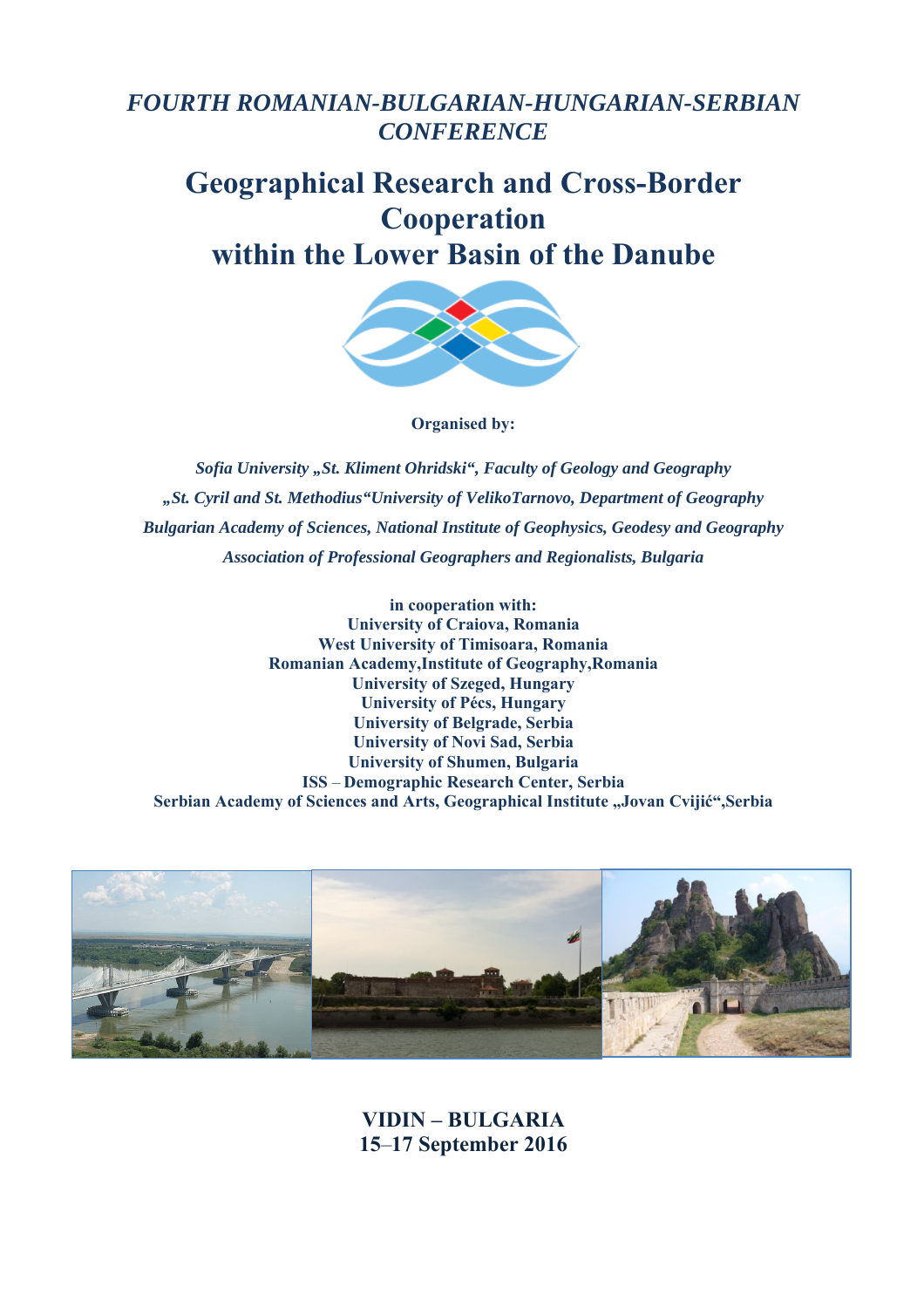#### *Dear Colleagues,*

*On behalf of the organizing committee, we are pleased to invite you to Fourth Romanian– Bulgarian – Hungarian – Serbian Conference referring to the Danube lower basin, which will*  be held in Vidin, Bulgaria. The meeting is hosted by the Faculty of Geology and Geography – *Sofia University, Department of Geography –University of Veliko Tarnovo, National Institute of Geophysics, Geodesy and Geography – BAS, and Association of Professional Geographers and Regionalists.* 

*The roots of this conference go back to the year 2000, when the regional conference "Geographical environment and cross-border cooperation within the Danube lower basin", was organized by the University of Craiova, Romania, gathering geographers and other researchers from European countries that shared their experiences, knowledge and research results about all aspects of geography.* 

*In 2010, the Geography Departments of the Universities of Craiova and Timisoara organized the first conference, in 2012, the Department of Economic and Social Geography from the University of Szeged organized the second conference, and the third conference was organized in 2014 by the Faculty of Geography – University of Belgrade and Faculty of Sciences, Department of Geography, Tourism and Hotel Management - University of Novi Sad.* 

*Following the successfrom the previous scientific conferences on the topic "Geographical Research and Cross-Border Cooperation within the Lower Basin of the Danube" the Faculty of Geology and Geography – Sofia University, Department of Geography – University of VelikoTarnovo, NIGGG – BAS, and Association of Professional Geographers and Regionalists (APGR) organizethe Fourth Romanian – Bulgarian – Hungarian – Serbian conference, which will be held on 15–17 September, 2016 at Vidin, Bulgaria* 

*The main goals are, to bring together geographers and institutions from the countries within the Danube basin and establish a working group to promote sustainable measures for the cross border cooperation and national phenomena.* 

*We hope that you will be able to accept our invitation, and join us for what promises to be an interesting and fruitful meeting.* 

*We are looking forward to welcome you and your colleagues in Vidin, Bulgaria* 

**International Scientific Advisory Committee**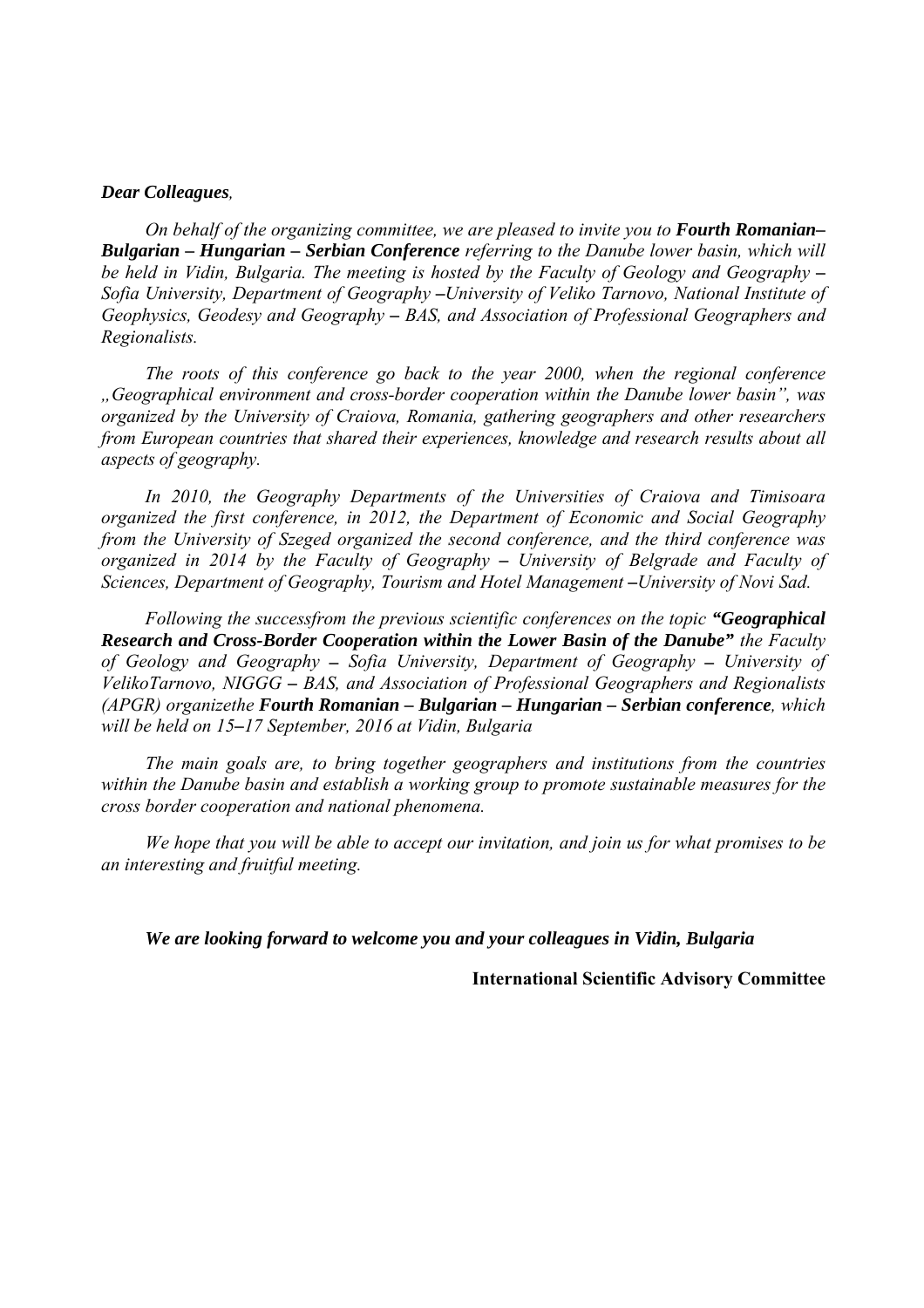### **COMMITTEES OF THE CONFERENCE**

#### **Scientific Advisory Committee**

Alina Vlădut, PhD., *University of Craiova – Romania*  Atanas Dermendzhiev, PhD, *University of Veliko Tarnovo – Bulgaria*  Boengiu Sandu, PhD, *University of Craiova–Romania*  Boian Kulov, PhD, *National Institute of Geophysics, Geodesy and Geography, BAS – Bulgaria*  Dan Bălteanu, Dr. *Institute of Geography, Romanian Academy – Romania* David Bole, PhD., *Slovenian Academy of Sciences and Arts – Slovenia*  Dénes Lóczy,DSc, *University of Pécs – Hungary*  Dorin Lozovanu, PhD., *State University of Moldova – Moldova* IoanIanosh, PhD.,*University of Bucharest – Romania* János Unger,PhD., *University of Szeged – Hungary*  Jozsef Szátmari, PhD., *University of Szeged – Hungary*  Liliana Popescu, PhD., *University of Craiova – Romania*  Kosyo Stoychev, PhD., Sofia University "St. Kliment Ohridski" – Bulgaria Lazar Lazić, PhD., *University of Novi Sad – Serbia*  Marian Melo, PhD, *Comenius University – Slovakia*  Mariana Nikolova, PhD*., National Institute of Geophysics, Geodesy and Geography, BAS – Bulgaria*  MarkoPetrović, PhD,*Geographical Institute "Jovan Cvijić", SASA – Serbia* Michal Klaučo, PhD., *MatejBel University –Slovakia*  Milan Radovanović, PhD., *Geographical Institute "Jovan Cvijić", SASA–Serbia*  Milen Penerliev, PhD., *University of Shumen, Bulgaria* Monica Dumitrascu, PhD., *Institute of Geography, Romanian Academy – Romania* Nenad Zivkovic, PhD.,*University of Belgrade – Serbia*  Nina Nikolova, PhD., *Sofia University "St. Kliment Ohridski"– Bulgaria*  Péter Bajmócy, PhD.,*Univerzity of Szeged –Hungary*  PetruUrdea, PhD., *West University of Timisoara–Romania* Rositsa Kenderova, PhD., *Sofia University* "*St. Kliment Ohridski*" – Bulgaria Sanja Klempić Bogadi, PhD., *Institute for Migration and Ethnic Studies – Croatia*  Slavoljub Dragićević,PhD., *University of Belgrade – Serbia*  Snežana Djurdjić, PhD.,*University of Belgrade – Serbia*  StevanSavić, PhD., *University of Novi Sad – Serbia*  Vanja Dragićević,PhD., *University of Novi Sad –Serbia*  Vesna Lukić,PhD., *ISS–Demographic Research Center– Serbia* 

#### **Organising Committee**

Kosyo Stoychev, PhD., Sofia University "St. Kliment Ohridski"–Bulgaria Marin Rusev, PhD, *Sofia University* "*St. Kliment Ohridski*"–Bulgaria Nina Nikolova,PhD., *Sofia University "St. Kliment Ohridski"–Bulgaria* Dessislava Poleganova, *Sofia University "St. Kliment Ohridski"–Bulgaria* Kalina Radeva, PhD., *Sofia University "St. Kliment Ohridski"–Bulgaria* Atanas Dermendzhiev, PhD, *"St. Cyril and St. Methodius University of VelikoTarnovo–Bulgaria*  Boris Kazakov*, NationalInstitute of Geophysics, Geodesy and Geography, BAS –Bulgaria*  Miglena Klisarova, PhD student, *Sofia University "St. Kliment Ohridski"–Bulgaria* Aleksandar Penkov, PhD student, *Sofia University "St. Kliment Ohridski"–Bulgaria* Mario Petkov, PhD student, *Sofia University* "*St. Kliment Ohridski*"–Bulgaria

> **Official e-mail for contact and information**  *danube2016@gmail.com*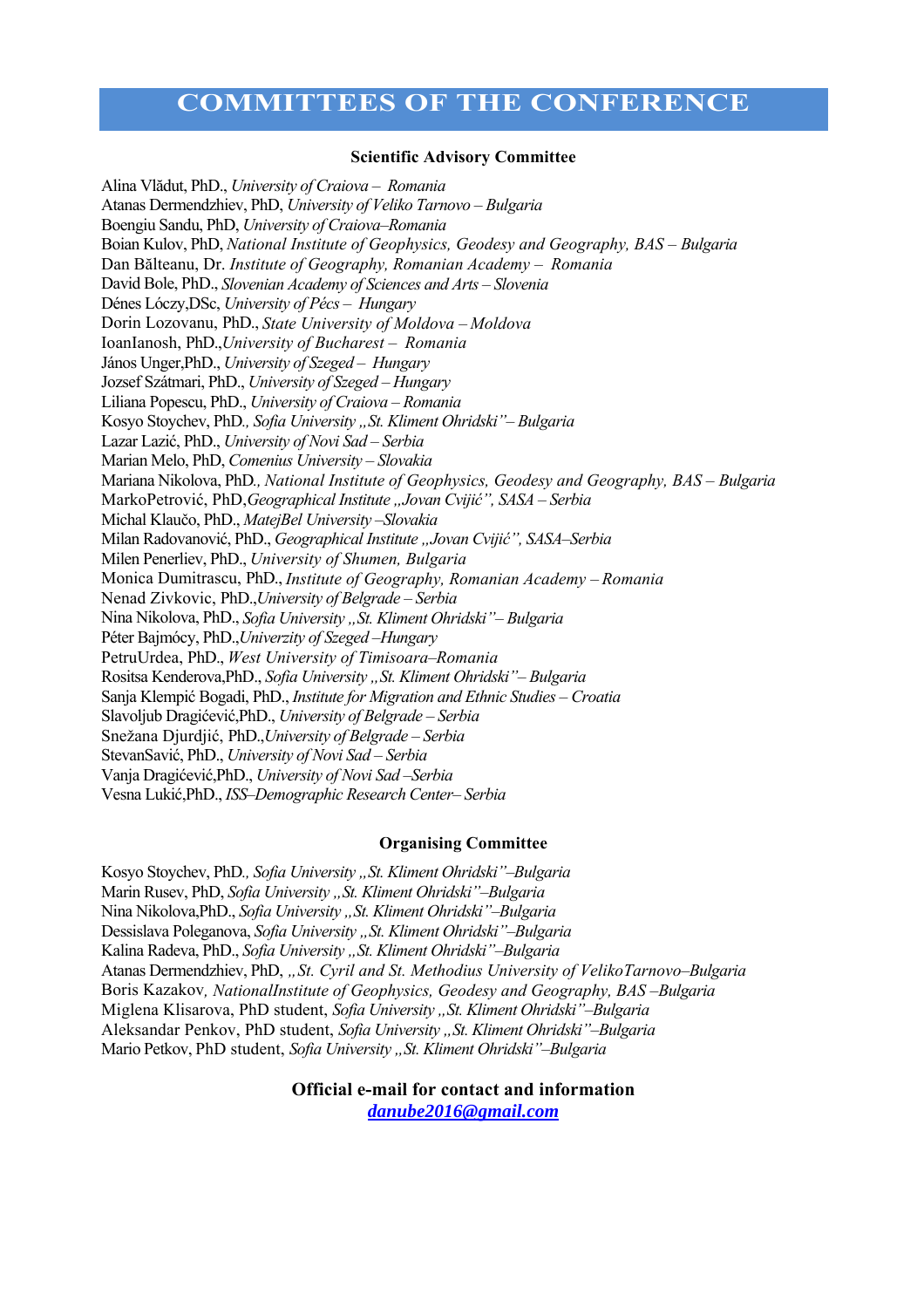## **AIMS**

This interdisciplinary and cross-cultural meeting welcomes presentations on geographic research and cross border cooperation within the Danube basin.

The event targets a broad spectrum of participants, recognizing the multidisciplinary research in geography and other related disciplines.

The conference aims to:

- *present the status of scientific approaches within the Danube lower basin*
- *discuss the role of geographical research in cross-border issues*
- *bring together scientists, academics, practitioners with a view to strengthening and promoting the cross-border cooperation*
- *define the priorities concerning various aspects of geographical research.*

### **CONFERENCE THEMES**

- **1. Geography, Governance and Local Development**
- **2. Cross-border and Transnational Cooperation**
- **3. Environment, Risk Assessment and Management**
- 4. **Climate Change and Water Resources**
- **5. GIS, Landscape Analysis and Landscape Planning**
- **6. Cultural and Political Challenges in Geography**
- **7. Population trends, Human Mobility and Emigration**
- **8. Sustainable Tourism Policy, Planning and Development**
- **9. Geography Education(NEW)**

## **BENEFITS OF ATTENDING THE CONFERENCE**

- The opportunity to present your research within a unique forum and collaborate with experts from wider regions and around the world.
- A chance to promote your research by presenting it to relevant people and organizations.
- Conference abstracts/papers will be peer-reviewed by members of the International Scientific Committee.
- Abstracts will be published in hard copy format and made available to the international scientific community.
- Abstracts will be public available on the website (http://forumgeografic.ro/events/)
- Conference participants will be invited to submit an extended version of their paper to the scientific journals indexed by the following databases: Elsevier`s bibliographic database, ICI (Index Copernicus International); CrossRef; DOAJ – Directory of open access journals, EBSCO Publishing, Scipio Scientific Publishing & Information Online**,** WorldCat, ProQuest, SCI - Serbian Citation Index, Ulrich's Periodicals Directory, CGP - Current Geographical Publications (American Geographical Society Library; University of Wisconsin Milwaukee), GeoRef (AGI - American Geological Institute)
- The conference will be an opportunity for strengthening the cooperation between the institutions within the region.
- Participants will have the chance to know the geographic realities better through field trips.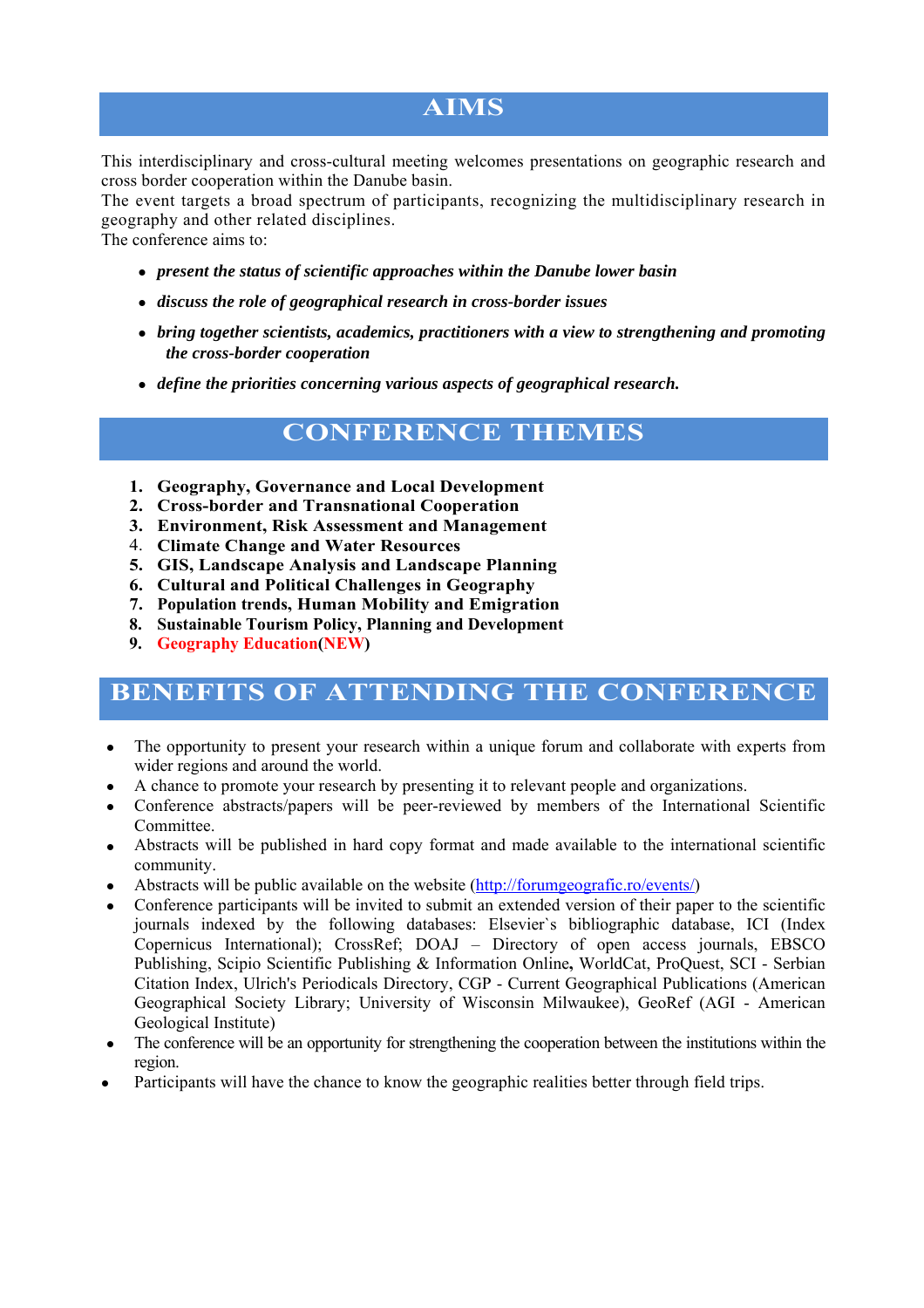### **PRELIMINARY AGENDA**

The programme comprises plenary presentations, parallel sessions and poster sessions.

The Fourth Romanian– Bulgarian– Serbian– Hungarian conference is not just about listening to geographers and other researchers from the countries in the Danube lower basin. It is also about engaging them in new and unique ways. The format, based on an interactive sharing of thoughts between participants and speakers, will serve as a springboard for the development of a sound, cohesive cooperation policy.

Each session consists of two types of specific formats.

**Presentations:** Each session contains 10 minutes presentation for specific topical perspective.

**Roundtable Panels:** After the presentations are concluded, the speakers involved in that session will join the members of the Scientific Committee for a free-flowing, panel discussion about the challenges and future trends for the sustainable cooperation within the lower basin of the Danube.

#### **Thursday, the15th of September 2016**

14:00 \_17:00 \_ Registration– Hotel Neptune Reception, Dunavska 8 str. Vidin

\_http://hotelneptunvidin.com/en/index.html

17:30 \_Welcome cocktail (Baba Vida fortress)

#### **Friday, the 16th of September 2016**

08:00 -09:00 - Registration - Congress centre of Regional Governor of Vidin, Dunavska 6 str. Vidin

 $09:00 - 09:30 -$  Official opening

09:30 -11:30 - Plenary Session

 $11:30 - 12:00 - \text{Coffee break}$ 

12:00 \_13:30 \_ Parallel Sessions - Congress centre of Regional Governor of Vidin and Vidin Municipality Council Hall

 $13:30 - 15:00 -$  Lunch break

 $15:00 - 16:30$  – Parallel Sessions

 $16:30 - 16:45 - \text{Coffee break}$ 

 $16.45-18.00$  – Parallel Sessions

20:00 \_ Conference feast

 $*09:00 - 17:00 - Poster presentations$ 

#### **Saturday, the 17th of September 2016**

 $09:00 - 11:00$  – Parallel Sessions

 $11:00 - 11:30 -$ Conclusion

#### **FIELDTRIP**

#### **Saturday, the 17th of September 2016**

12:30\_20.00\_Belogradchik, Belogradchik rocks and Magura cave http://bulgariatravel.org/en/object/187/Belogradchik\_grad http://bulgariatravel.org/en/object/32/Magurata\_peshtera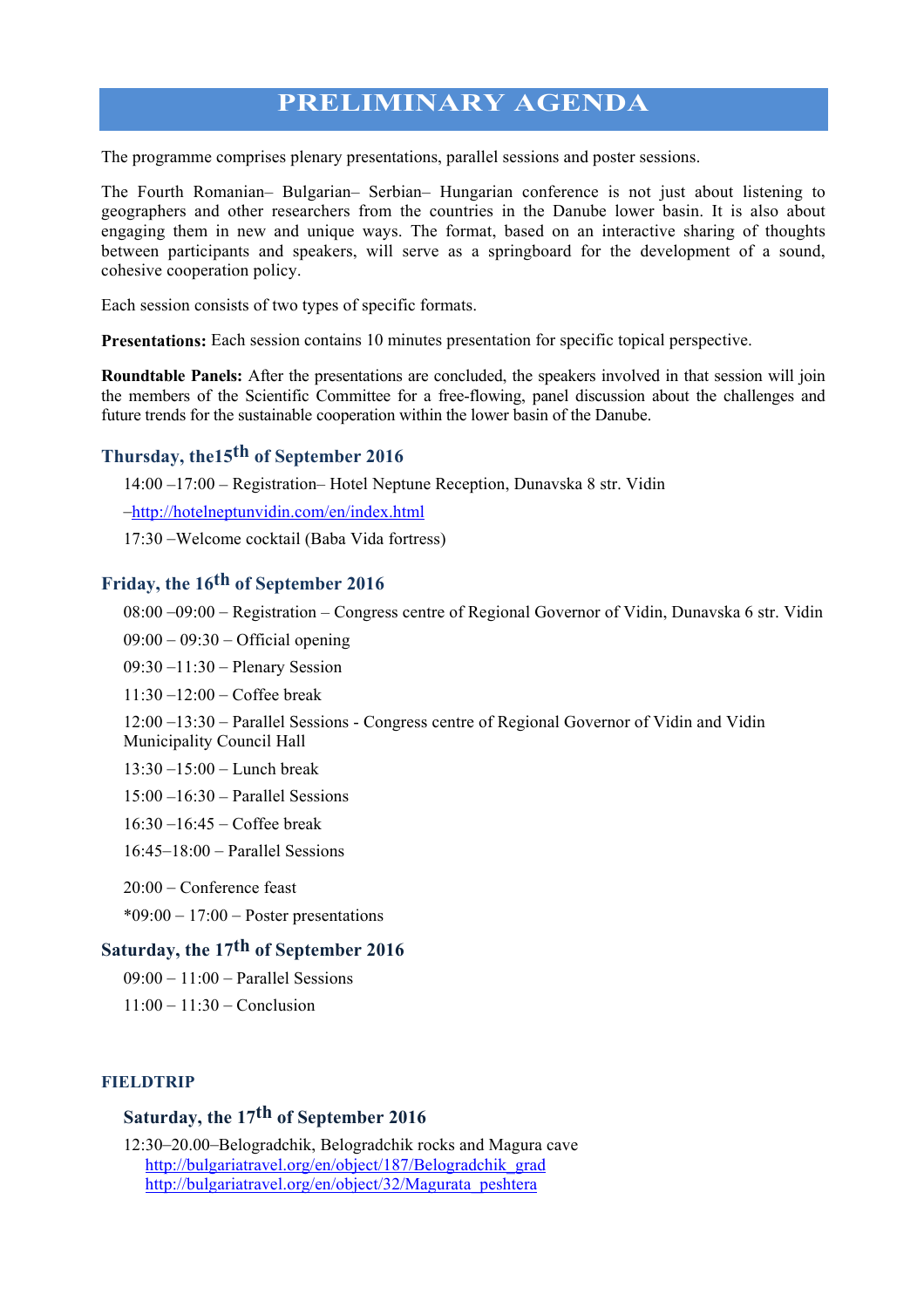## **PARTICIPATION FEE**

| <b>REGISTRATION TYPE</b> | <b>EARLY</b><br>until 15May 2016 | <b>STANDARD</b><br>from 16May 2016 |
|--------------------------|----------------------------------|------------------------------------|
| Regular                  | €75                              | €90                                |
| Reduced (Students)       | €40                              | €50                                |
| Field trip               | $\epsilon$ 40                    | $\epsilon$ 40                      |

**Participation fee includes:** participation at the Conference, Conference Certificate, Abstract book, Conference and promo materials,Welcome cocktail, visit Baba Vidafortress, Lunch on 16 September, Coffee breaks, and Conference feast.

**Field trip fee in cludes:** transport, entrance fees and lunch

All the fees mentioned to be transfered on the following bank account **DSK Bank Bank address: 5 Georgi Benkovski str., 1036 Sofia, Bulgaria IBAN - BG61STSA93000022093749 SWIFT BIC - STSABGSF Beneficiary: APGR Address: 64 A, Rodopski izvor str., 1618Sofia, Bulgaria** 

#### **Please be aware that all bank transaction fees should be at the participant's expenses**

#### *Please, indicate the Conference participation and/or Field trip on the payment document.*

**After the payment, please send a copy of your bank transfer documentto: danube2016@gmail.com**

### **ABSTRACTS AND PAPERS**

Abstracts should clearly state the purpose, results and conclusions of the work to be described in the final paper.**Technical details for the abstract:** 

### **TITLE TITLETITLETITLE (14pt, bold)**

First name Family name<sup>1</sup>, First name Family name<sup>2</sup> (12pt, bold)

<sup>1</sup> institution, <sup>2</sup> institution, e-mail of corresponding author (Times New Roman 12pt, Italic)

Text of the abstract Text of the abstract Text of the abstract Text of the abstract Text of the Not longer than 300 words. (Times New Roman 12pt, Single, Justify)

*Key words: Maximum 5 words (Times New Roman 12pt, Italic)*

Specific guidance for paper formatting and submission will be available in second circular.

**Abstracts submission deadline**– 20 April 2016 (extended)